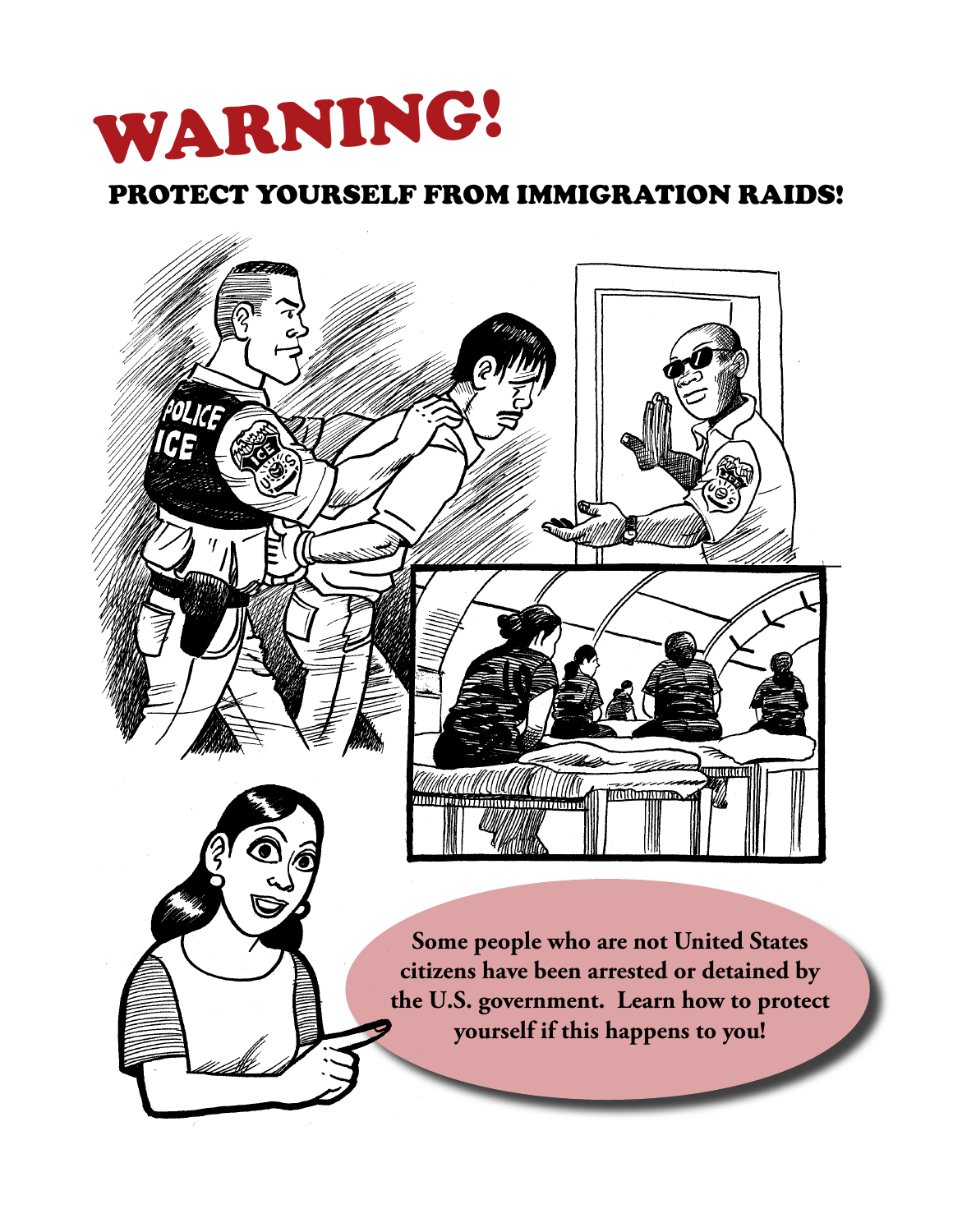# Protect your Immigration **STATUS!**

#### **the right to remain silent:**

If you are arrested it is your right to refuse to answer any question. Don't lie! Don't say anything or say only: "I need to speak to my lawyer."

### **Important!**

In some states, it is a minor crime not to provide your name when asked by a police officer. While punishment for these crimes is minor, you still could be arrested for not providing your name. Remember that providing your name has risks, and that your name can be used to start a deportation process.

#### **If you are undocumented...**

- Don't provide government officials information about ✔ your immigration status.
- ◆ Do not lie.
- ◆ Do not give false documents.
- Do not carry papers from another country. If you ✔ do, the government can use this information in a deportation proceeding.
- ✔ Show them the Know Your Rights Card attached.

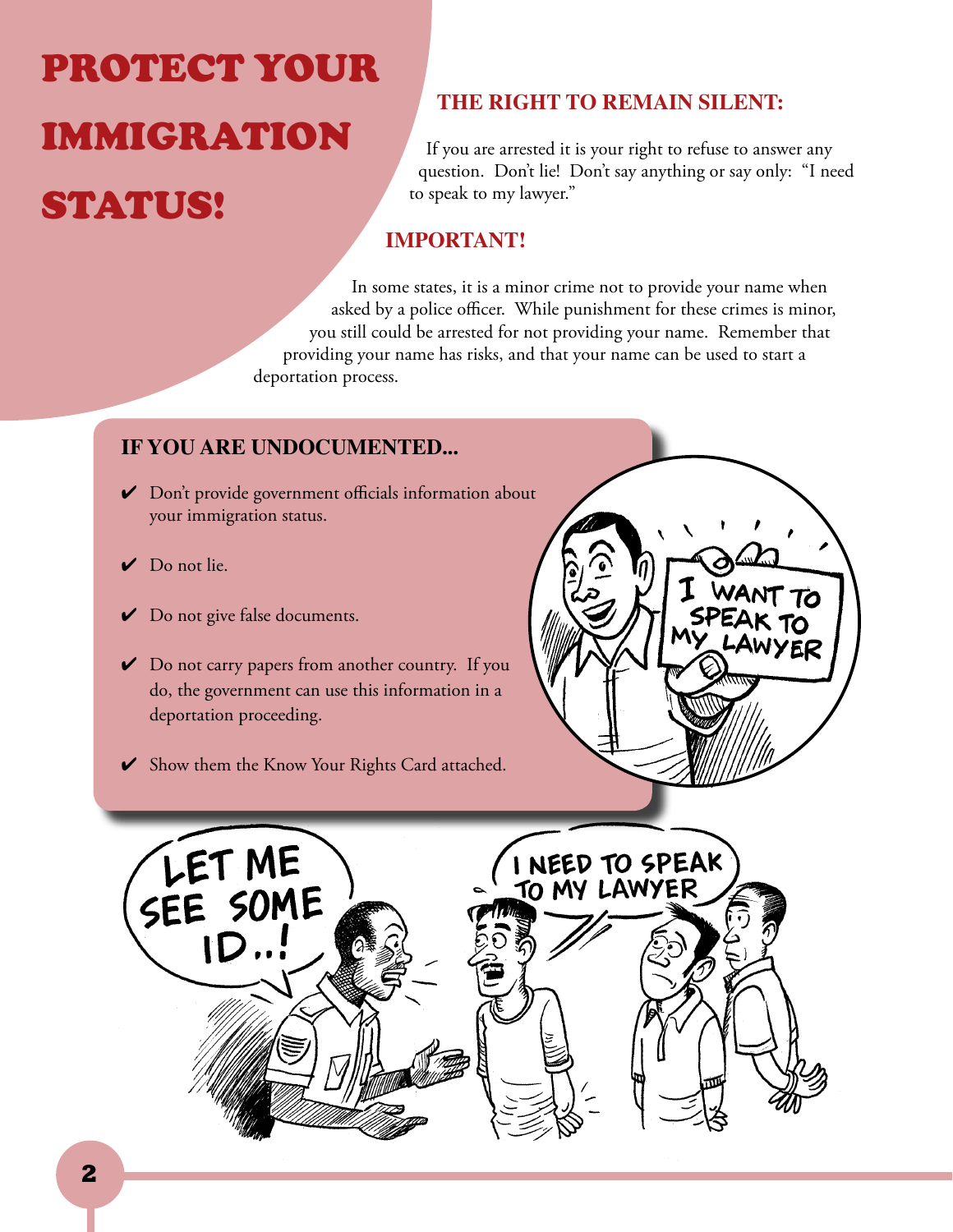### **if Police or Immigration COMES TO YOUR HOME:**

You have the right to see a warrant if the Police Department, FBI, Immigration or other government official tries to enter your home. A warrant is a paper signed by a judge giving the officer to enter permission your home. The warrant will specify the areas that the official has the right to search.

Do not open the door. Ask the officer to slip the warrant underneath the door. If you open the door and allow the official to come into the

house, this may be considered giving him/her "consent" to enter. If s/he enters without a warrant, request the names and badge numbers of the officers and say that you did not "consent" to a search. Also, write down the names, addresses and phone numbers of anyone who witnessed the incident.

If the officer has a warrant, observe whether the official searches any other areas that are not listed in the warrant. Get a receipt for any property taken by the official.



## If immigration comes to your home ...



### **IF POLICE OR IMMIGRATION Comes to your workplace:**

Immigration must have a warrant signed by a judge or the employer's permission to enter your workplace. If it is a public place, they do not need a warrant.

Stay calm. Do not run. This may be viewed as an admission that you have something to hide.

### **IF POLICE OR IMMIGRATION Stops you on the street or in a public place :**

If an immigration officer stops you on the street and does not have a warrant, s/he may not arrest you unless s/he has evidence that you are a non-citizen. Do not tell immigration your immigration status or where you were born. Also, do not carry with you any documents from your country of origin or false documents.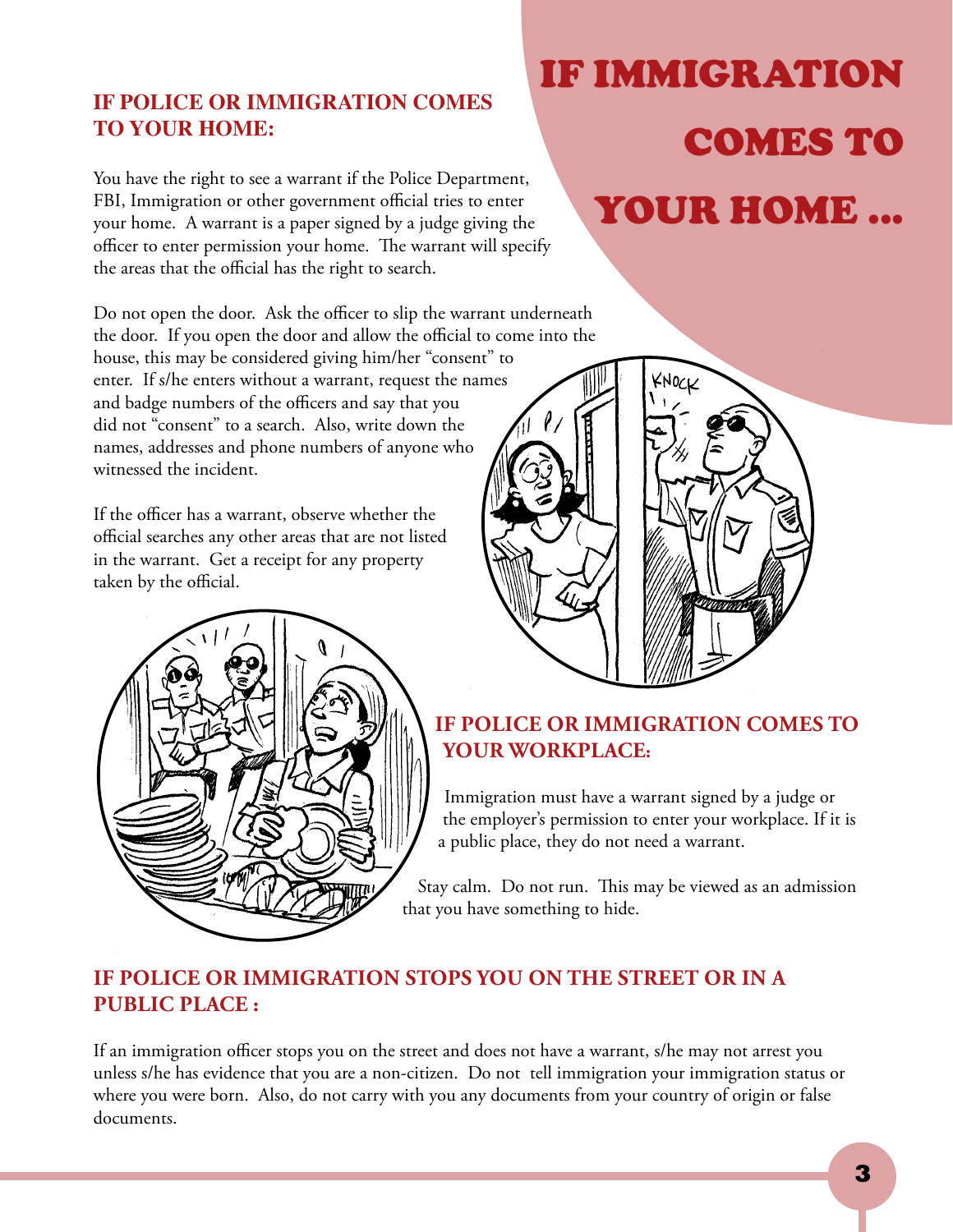### If you are arrested you should...

### **1. Find out who has arrested you**

Write down the name of the officers and their agency (Police Dept., FBI, Immigration), along with their identification numbers and license plate numbers. You can find this information on their uniform or their cars.

### **2. Don't sign any documents before speaking with a lawyer.**

 Government officials may try to intimidate you or trick you into signing. Don't let yourself be tricked! You may be signing away your right to a hearing before an immigration judge.

### **3. Contact your attorney or a family member**

You have the right to make a telephone call after you are arrested. Memorize the telephone number of your attorney, family member, friend or union spokesperson, and contact him/her immediately.

### **4. CONTACT YOUR CONSULATE**

If you are a foreign national arrested in the U.S., you have the right to call your consulate or to have the

deportation officer inform the consulate of your arrest. Ask the deportation officer to see a list of embassies and write down the phone number. The consul may assist you in finding a lawyer or offer to contact your family.

### **5. Ask for bond**

Once you are in immigration custody, ask for bond (even if immigration says you are not eligible). You have to show that you are not a flight risk or a danger to the community. Also, get a copy of the "Notice to Appear," a document that contains the immigration charges against you.



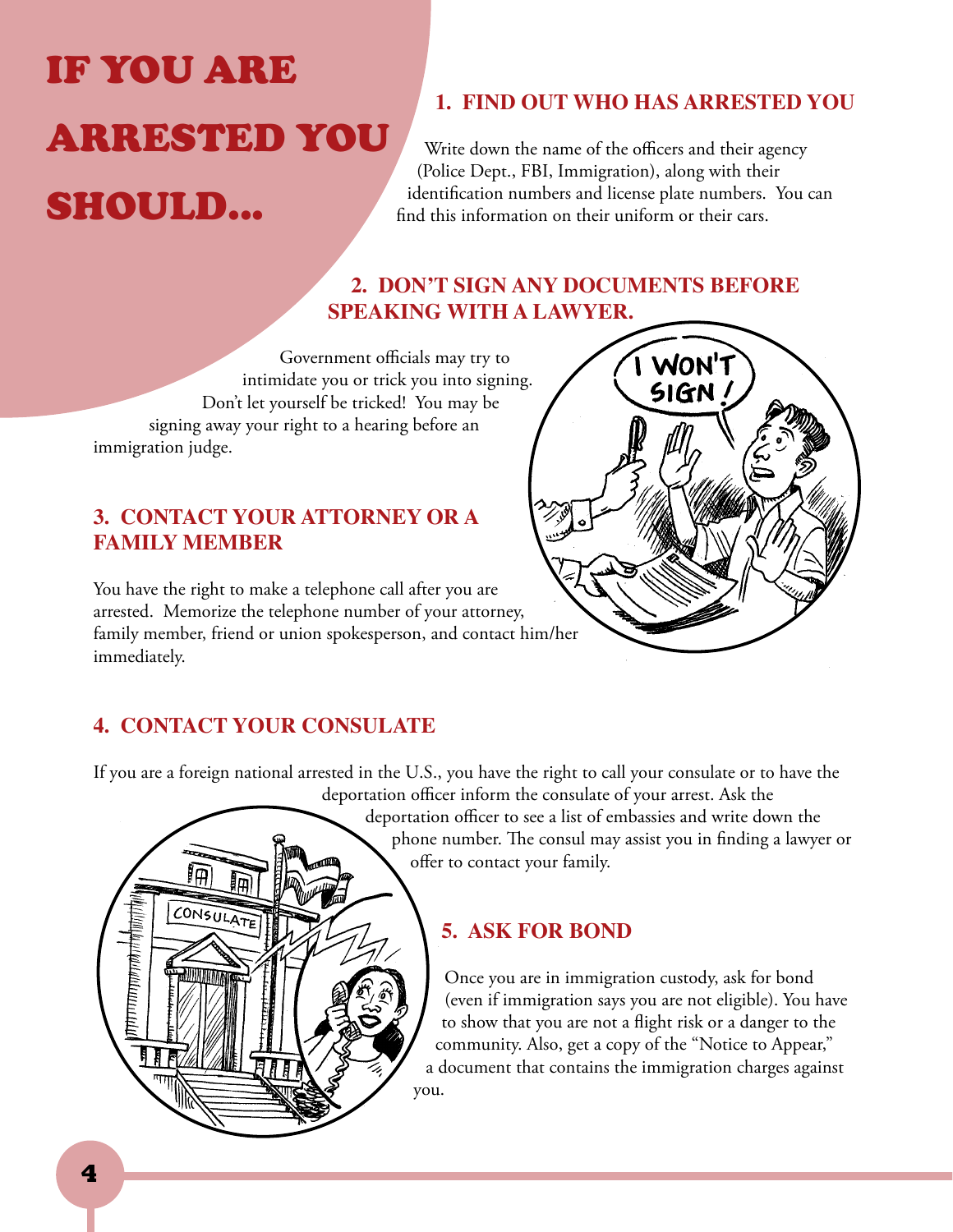### **ask your attorney to help you get released from police custody**

## If you are accused of a crime...

If you are arrested by local police, they must charge you with a crime in court within 48 hours (not counting weekends and holidays), or else release you. If police do file criminal charges, then you must still be released if (1) the charges are dropped, (2) you are granted and post bail, (3) you win your criminal case, or (4) you complete your sentence.

The police may contact Immigration to learn more about your immigration status. For example, if you have an outstanding deportation order, the police may inform Immigration that you are in police custody.

Immigration may then place a "detainer" on you, which gives Immigration an additional 48 hours to pick you up. If Immigration fails to pick you up within this time, the police must release you.

If the police don't file criminal charges AND if immigration does not file a detainer, call an attorney or community organization to help you get released from police custody. They can write a demand letter to the jail or the sheriff.

### **What should you do if you have been accused of a crime?**

Consult with an immigration attorney to make sure that the crime will not affect your immigration status. If you want to apply for citizenship or a permanent residency card (green card), talk to your lawyer.



### **What should you do if you are facing deportation and you need an attorney?**

Find an attorney who specializes in deportation defense. Always keep with you the complete name and contact information of your attorney. Request a written contract from your attorney before paying him/her. Make sure your attorney looks at the NTA or your immigration papers before making promises. Don't be tricked by people who are only after your money!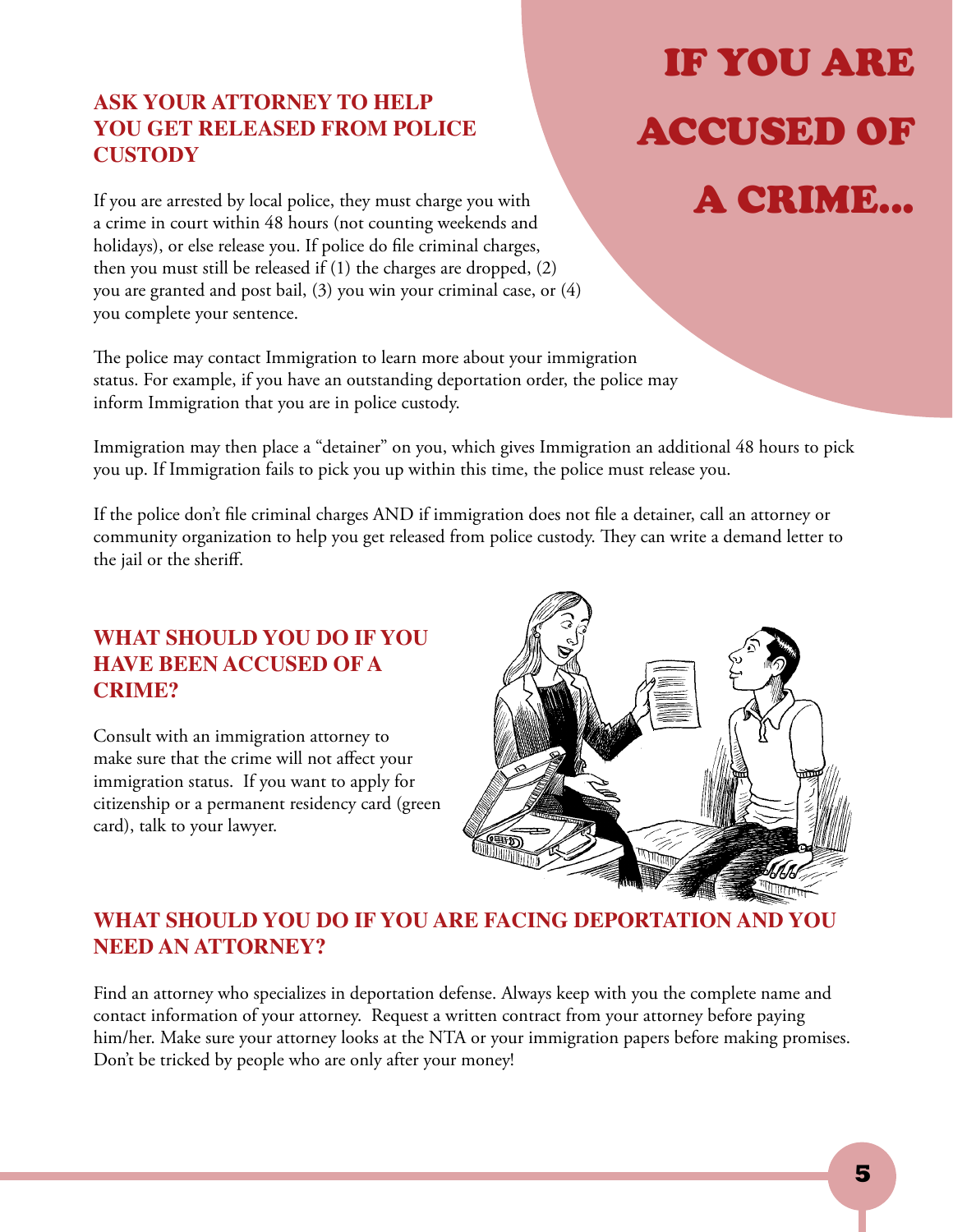## Develop a safety plan

### **1. MAKE A PLAN OF ACTION WITH YOUR CO-WORKERS**

✔ Talk with your co-workers to see if they are willing to make a collective decision that everyone - regardless of their immigration status - will remain silent and ask to speak with an attorney in the event of a workplace raid.

 $\checkmark$  Tell co-workers not to run and to remain calm if there is a raid.

✔ If there is a union at your workplace, contact your union spokesperson to find out more about preparing for a raid.

### **2. KNOW WHAT DOCUMENTS YOU SHOULD CARRY WITH YOU**

- $\checkmark$  Carry a card with the contact information of your immigration attorney and/or union representative.
- $\checkmark$  Carry a card, indicating that you wish to remain silent. A sample card is attached.





### **3. MAKE A PLAN TO CARE FOR YOUR FAMILY:**

 $\checkmark$  If you have children or elderly relatives, make arrangements in advance for a family member or friend to care for them if you are detained. Have the telephone numbers of this relative or friend with you at all times and make sure other people know of these plans.

 $\blacktriangleright$  Make sure you designate individuals you trust to make decisions for you if you are detained. They can help you withdraw money for deportation expenses or pay a mortgage. You can sign a power of attorney agreement to give this power to someone if you are arrested.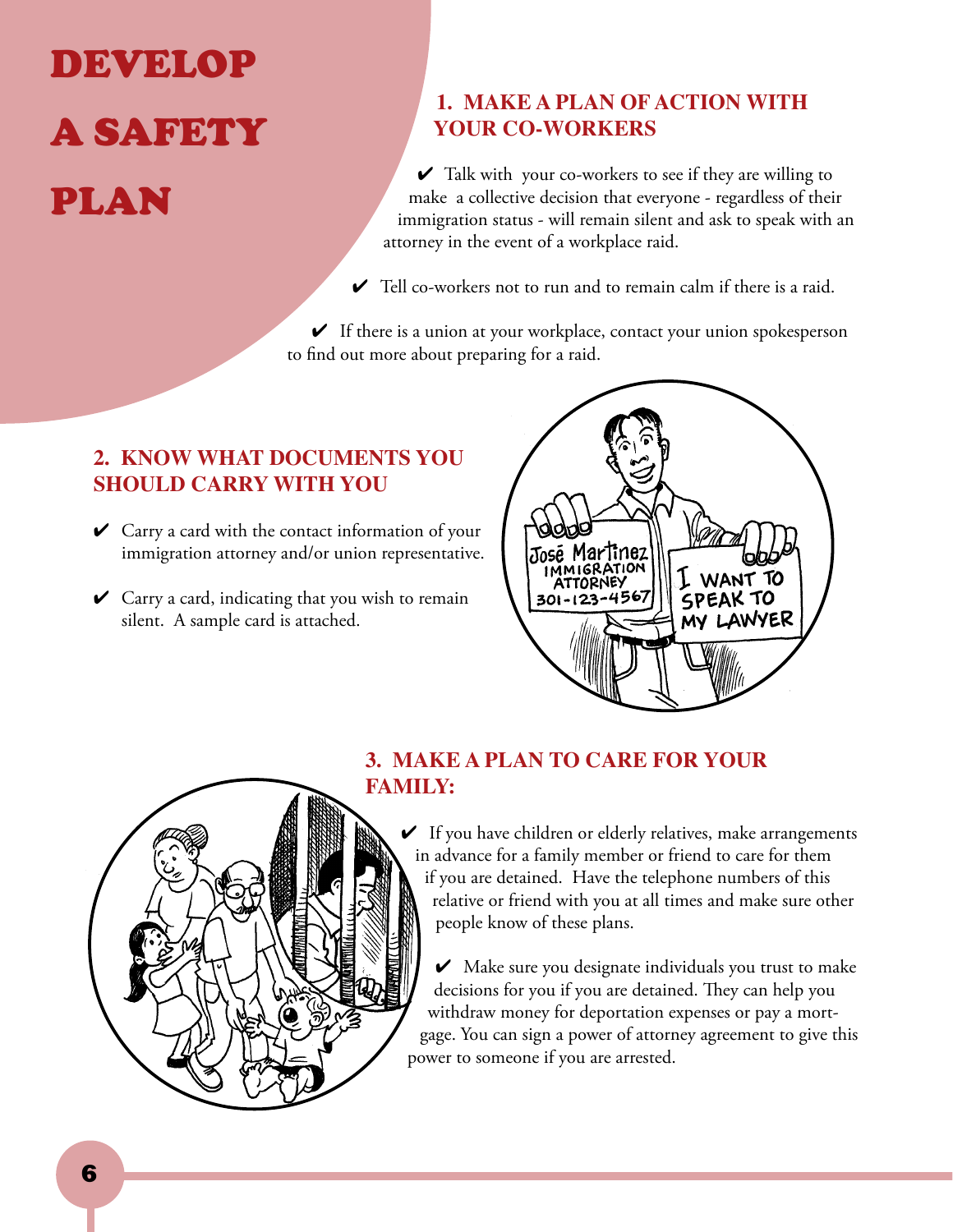$\blacktriangleright$  Make sure your family has your immigration number (if you have one) and your full name and your date of birth. You will find this number on your work permission or your residency card. The number begins with an "A."

# Develop a **SAFETY** plan

Make sure your family knows how to contact you if you ✔ are detained. Family members should contact the local office of Immigration and Customs Enforcement's Detention and Removal Branch if they do not know where you are detained. Ask to speak with the supervisory deportation officer, and give the full name and A# of the detainee. If you do not have the contact information for your local field office, contact the Washington DC Headquarters at 202- 305-2734.



### **4. FIND AN IMMIGRATION ATTORNEY:**

 $\blacktriangleright$  Find an attorney who specializes in deportation defense who may be able to represent you if you are detained. Memorize the name and phone number of your immigration attorney.

✔ Have the names and phone numbers of several good immigration attorneys posted near the telephone at home so family members can call an attorney if you are detained.

### **5. HAVE A COPY OF ALL IMMIGRATION DOCUMENTS:**

- $\blacktriangleright$  Keep a copy of all immigration documents that have been filed with immigration with a friend or family member who you trust. Also, collect important papers, such as birth certificates, marriage certificates and passports. Place these documents in a secure, easy to find location so that your family can get access to these materials easily.
- $\blacktriangleright$  Make a list of the names and contact information of any lawyer who has ever represented you.